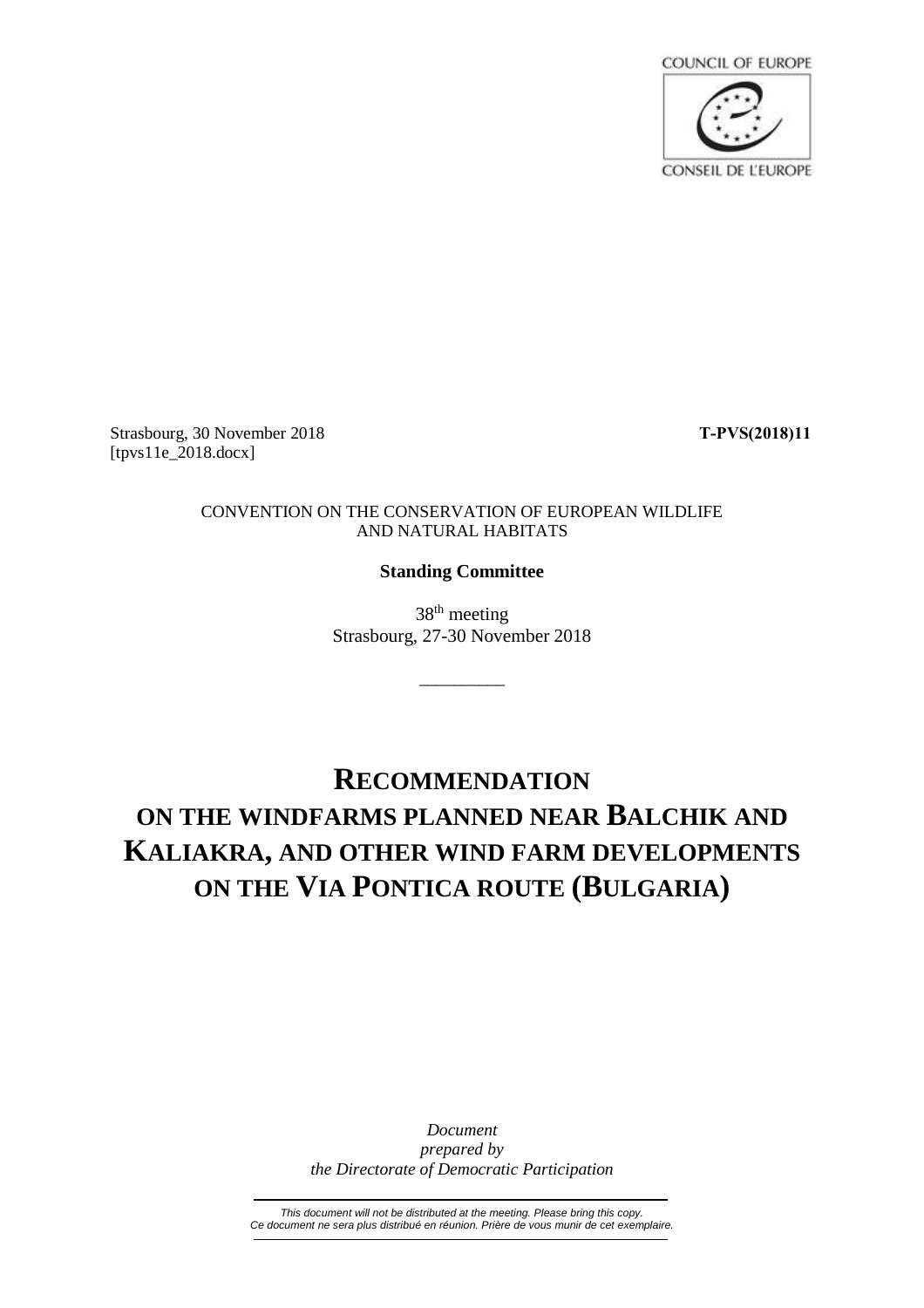

Convention on the Conservation of European Wildlife and Natural Habitats

Standing Committee

## **Recommendation No. 200 (2018) of the Standing Committee, adopted on 30 November 2018, on the windfarms planned near Balchik and Kaliakra, and other wind farm developments on the Via Pontica route (Bulgaria)**

The Standing Committee to the Convention on the Conservation of European Wildlife and Natural Habitats, acting under Article 14 of the Convention,

Having regard to the objectives of the Convention to conserve wild flora and fauna and their natural habitats;

Recalling that Article 1, paragraph 2, of the Convention calls on Parties to give particular emphasis to endangered and vulnerable species, including endangered and vulnerable migratory species;

Recalling that Article 3 of the Convention provides that each Contracting Party shall take steps to promote national policies for the conservation of the habitats of wild flora, wild fauna and natural habitats, with particular attention to endangered and vulnerable species, especially endemic ones, and endangered habitats;

Recalling that Article 4, paragraph 1, of the Convention provides that each Contracting Party shall take appropriate and necessary legislative and administrative measures to ensure the conservation of the habitats of the wild fauna species, especially those listed in Appendix II to the Convention;

Recalling that Article 4 of the Convention also stipulates that Contracting Parties, in their planning and development policies, shall have regard to the conservation requirements of the areas protected under the preceding paragraph, so as to avoid or minimize as far as possible any deterioration of such areas;

Recalling that Article 4 of the Convention further provides that each Contracting Party shall give special attention to the protection of areas that are of importance for the migratory species specified in Appendices II and III and which are appropriately situated in relation to migration routes, as wintering, staging, feeding, breeding or moulting areas;

Referring to the other provisions of the Convention relating to the protection of habitats and the conservation of species;

Recalling its Recommendation No. 117 (2005) on the plan to set up a wind farm near the town of Balchik and other wind farm developments on the Via Pontica route (Bulgaria);

Recalling its Recommendation No. 130 (2007) on the windfarms planned near Balchik and Kaliakra, and other wind farm developments on the Via Pontica route (Bulgaria);

Noting the Bern Convention on-the-spot appraisal (OSA) undertaken in Bulgaria on 15-16 May 2018, which had six specific objectives agreed by all concerned parties prior to the mission;

Noting that one of the objectives of the OSA mission was to collect information on the status of implementation and functioning of already developed and planned wind farms in the Kaliakra area, with a view to assessing the actualization needs of Recommendation No. 130 (2007);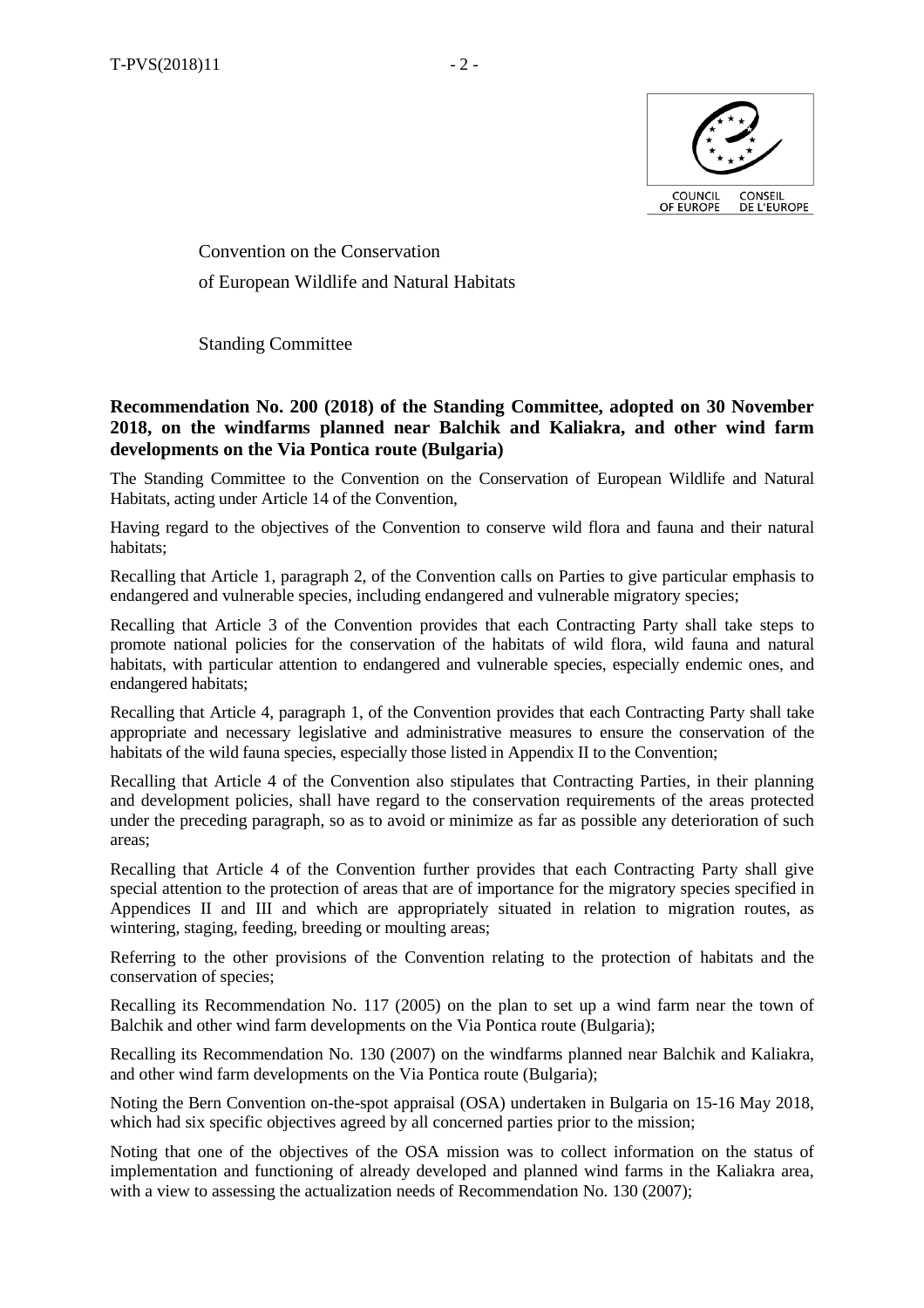Referring to the OSA mission report prepared by Mr Dave Pritchard and available in document T-PVS/Files (2018)25;

Noting that despite some progress achieved in the implementation of Recommendation No. 130 (2007), some substantial parts have not been fully implemented so far and there is room for more effective action by the national authorities;

Noting that the OSA mission report makes clear proposals on the way forward during the next 12 months;

Agreeing that the present Recommendation complements Recommendation No. 130 (2007), by providing guidance on concrete steps to undertake to improve the implementation of Recommendation No. 130 (2007);

Recommends to the Bulgarian Government:

- 1. The comprehensive independent assessment of the impact of operational windfarms in the Kaliakra area which was recommended by the Bern Convention Standing Committee in 2015 (amplifying paragraph 5 of Recommendation No. 130 of 2007) should be undertaken without delay, according to scientifically appropriate methods to be agreed in advance. It should include information from the current collision mortality monitoring but should also address other impacts such as displacement, barrier effects, disturbance and habitat change; and it should arrange to draw on collaborative sharing of information between windfarm operators, regional authorities, NGOs, academic researchers and others. An interim report of the results should be transmitted to the Bern Convention Bureau before February 2019, and a final report before August 2019;
- 2. A broader regime for on-going monitoring and assessment of potential impacts of the Kaliakra area windfarms during their operation should be developed, ensuring that it inter alia:
	- follows scientifically appropriate methods agreed in advance,
	- addresses all types of potential impacts, including collisions, disturbance, displacement, barrier effects and habitat changes,
	- includes observations at both windfarm sites and comparable areas with no windfarm developments, so as to provide "control" comparisons,
	- is coordinated across all the Kaliakra installations,
	- is undertaken in conjunction with research by NGOs, supported by data-sharing agreements,
	- takes the opportunity to undertake related research where it would be appropriate and costeffective to associate this with the field efforts already being made on monitoring and assessment,
	- makes information about the methods and systems used available in a form which would allow these to be replicated at other windfarm sites elsewhere,
	- feeds results and insights (through the authorities) into national processes for planning and assessment of future developments;
- 3. Windfarm operators and other land owners, managers and authorities should explore options for creating conservation gains for migratory birds and habitats in or around the Kaliakra area (e.g. through habitat creation/restoration and management investments, designation of additional protected areas, etc), as a way of aiming partially to offset the risks and/or damage introduced by the completed windfarm developments, and/or in any event to contribute to agreed conservation priorities;
- 4. The conservation impact achieved by measures undertaken in response to point (iii) above should be thoroughly evaluated, and if judged in any way to be less successful than hoped, or if the exploration of options itself has not advanced significantly within one year of the date of the present Recommendation, then alternative options for removal of existing operational wind turbines from Kaliakra should be investigated and implemented as appropriate;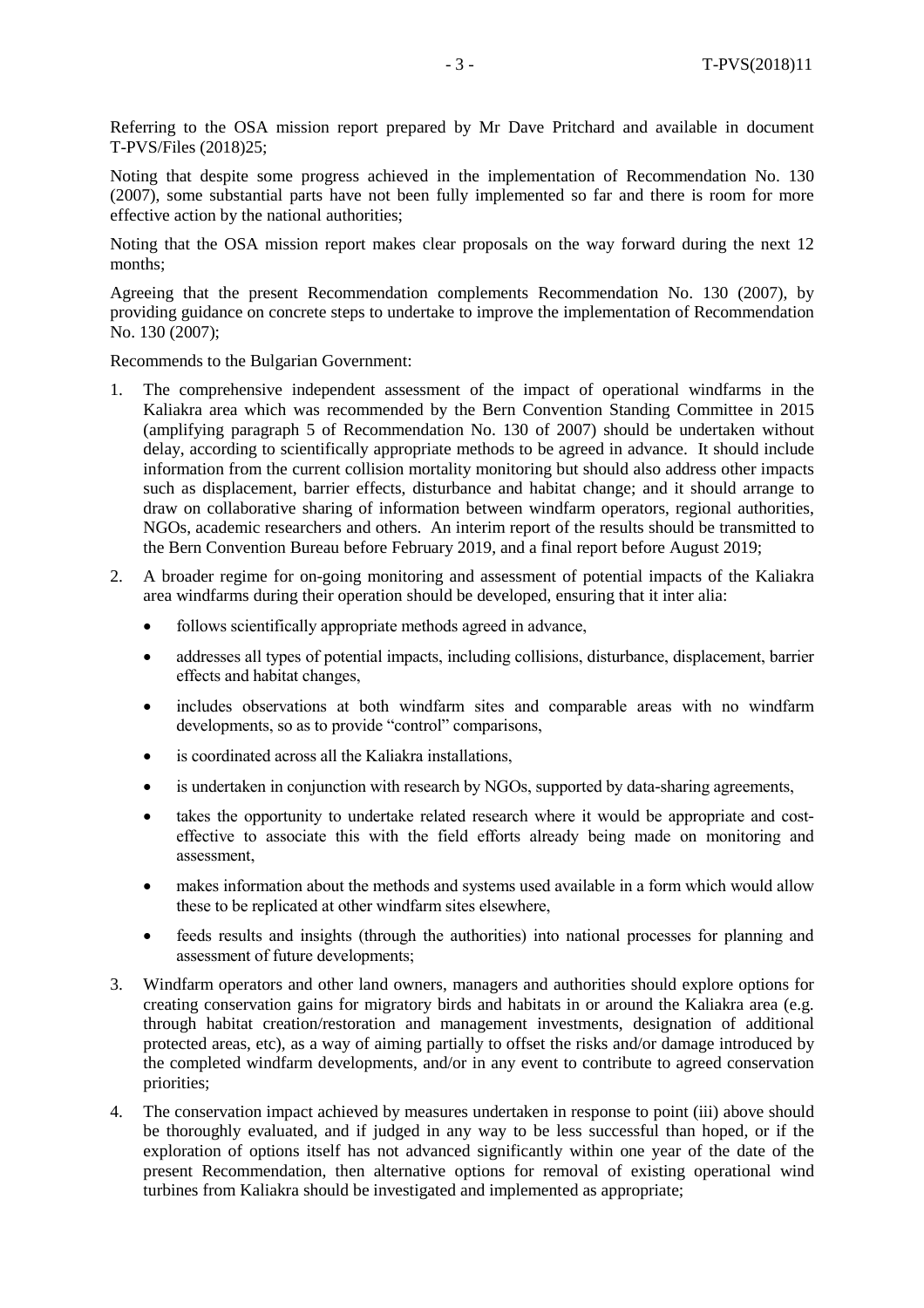- 5. The successor plan to the Bulgarian National Renewable Energy Action Plan 2011-2020 should re-confirm (and enhance where necessary) the latter's prohibition on wind energy developments in sensitive locations;
- 6. The Bulgarian authorities should provide the Bern Convention Bureau with a short report by March 2019 on the specific ways in which the legal provisions, policy requirements, standards, established practices or other aspects of environmental assessments (SEA/EIA/AA) in Bulgaria meet each of the individual points in paragraphs 1, 4, 8 and 9 of Recommendation No. 130 (2007) or will do so in future (with an indication of the expected timeframe), giving particular attention to the points in the Recommendation concerning cumulative assessment and peer review;
- 7. The Bulgarian authorities should promote the dissemination (including translation where necessary) and use within the country of the guidance on windfarms and birds developed under the auspices of the Bern Convention (Gove et al. 2013), and the international standards and best practice guidance on EIA/SEA adopted under the Conventions on Biodiversity, Migratory Species and Wetlands, together with related materials produced by the International Association for Impact Assessment;
- 8. Options should be explored for developing a proposal (which could be submitted to potential funders) for a project to build enhanced capacity in Bulgaria on knowledge exchange and best practices in the assessment and management of wind energy impacts on wildlife;
- 9. The Conservation Action Plan for the Red Breasted Goose population in Bulgaria should be funded and implemented without delay, and periodic summary reports on its implementation should be transmitted to the Bern Convention Standing Committee, beginning with a first report in November 2018. Those responsible for the Plan should ensure that thorough and coordinated monitoring of the species' population status and trends receives sustained high priority attention;
- 10. The findings of the on-the-spot appraisal should be shared with the Secretariats of the AEWA and Eurobats Agreements, the Convention on Migratory Species and the European Commission, given that all of these bodies have shared interests in the issues it covers,

Invites the Bureau to the Standing Committee to the Bern Convention and the Committee itself to:

1. Monitor the implementation of the present Recommendation through scheduled reviews by both the Bureau and the Standing Committee at their meetings throughout 2019, in advance of which the Bulgarian authorities are requested to submit a progress report on each of the points above.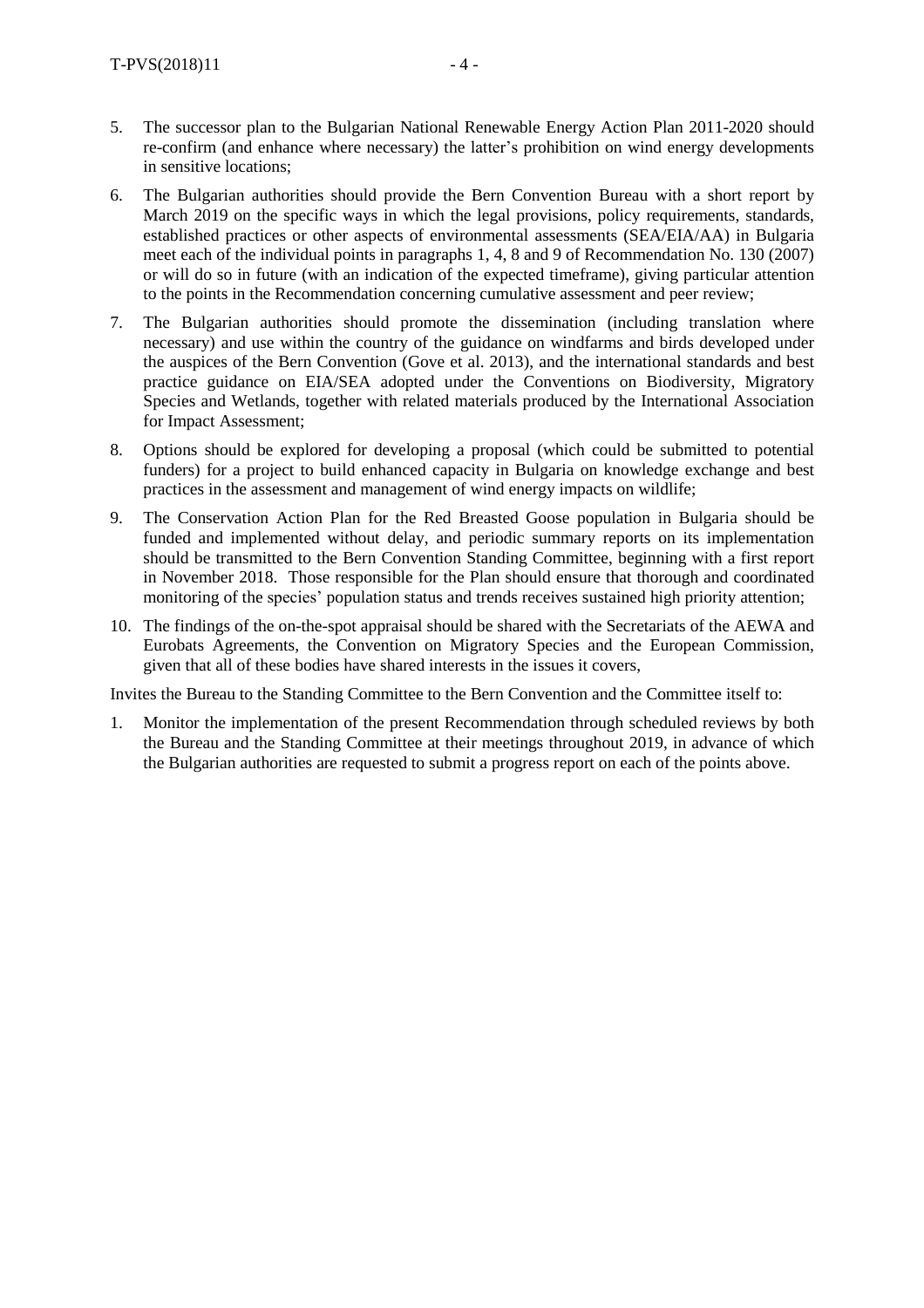**Annex 1: Recommendation No. 130 (2007) of the Standing Committee on the windfarms planned near Balchik and Kaliakra, and other wind farm developments on the Via Pontica route (Bulgaria)** *(adopted by the Standing Committee on 29 November 2007)*

The Standing Committee of the Convention on the Conservation of European Wildlife and Natural Habitats, acting under the terms of Article 14 of the Convention;

Having regard to the aims of the Convention to conserve wild flora and fauna and their natural habitats;

Pointing out that Article 1, paragraph 2, of the Convention calls on the Parties to give particular emphasis to endangered and vulnerable species, including endangered and vulnerable migratory species;

Pointing out that, in pursuance of Article 3, paragraph 2, of the Convention, "Each Contracting Party undertakes, in its planning and development policies and in its measures against pollution, to have regard to the conservation of wild flora and fauna";

Recalling that Article 4 of the Convention stipulates that "Each Contracting Party shall take appropriate and necessary legislative and administrative measures to ensure the conservation of the habitats of the wild flora and fauna species, especially those specified in Appendices I and II, and the conservation of endangered natural habitats";

Recalling that Article 4 of the Convention also stipulates that "The Contracting Parties in their planning and development policies shall have regard to the conservation requirements of the areas protected under the preceding paragraph, so as to avoid or minimize as far as possible any deterioration of such areas";

Recalling that Article 4 of the Convention further stipulates that "The Contracting Parties undertake to give special attention to the protection of areas that are of importance for the migratory species specified in Appendices II and III and which are appropriately situated in relation to migration routes, as wintering, staging, feeding, breeding or moulting areas";

Referring to the other provisions of the Convention relating to the protection of habitats and the conservation of species;

Recalling its Recommendation No. 117 (2005), adopted on 1st December 2005, on the plan to set up a wind farm near the town of Balchik and other wind farm developments, on the Via Pontica route (Bulgaria);

Drawing attention to its Recommendation No 109 (2004) on minimizing adverse effects of wind power generation on wildlife;

Referring to BirdLife International's report: "Wind farms and Birds: an analysis of the effects of wind farms on birds, and guidance on environmental assessment criteria and site selection issues" [document T-PVS/Inf (2003) 12];

Recognising the value of wind power and other renewable sources of energy in the fight against climate change;

Recognising the value of SEA/EIA and policy guidance to provide certainty to investors and industry, and protection for the environment, including biodiversity;

Recognising the importance of the Bulgarian Black Sea coast as a part of the Via Pontica migration route of major global importance for birds breeding in at least 17 European countries;

Aware that within this area there are a number of key areas where migrating birds concentrate and the sitting of wind farms in these locations is likely to be particularly problematic;

Further aware that the first wind farm developments along this coast will set a precedent for future developments;

Referring to Mr Eckhart Kuijken's report (document T-PVS/Files (2007) 27) on wind farms in Balchik and Kaliakra in Bulgaria, drawn up following meetings with the Bulgarian authorities and interested stakeholders and a site visit, and its concern that risks to migratory and resident species may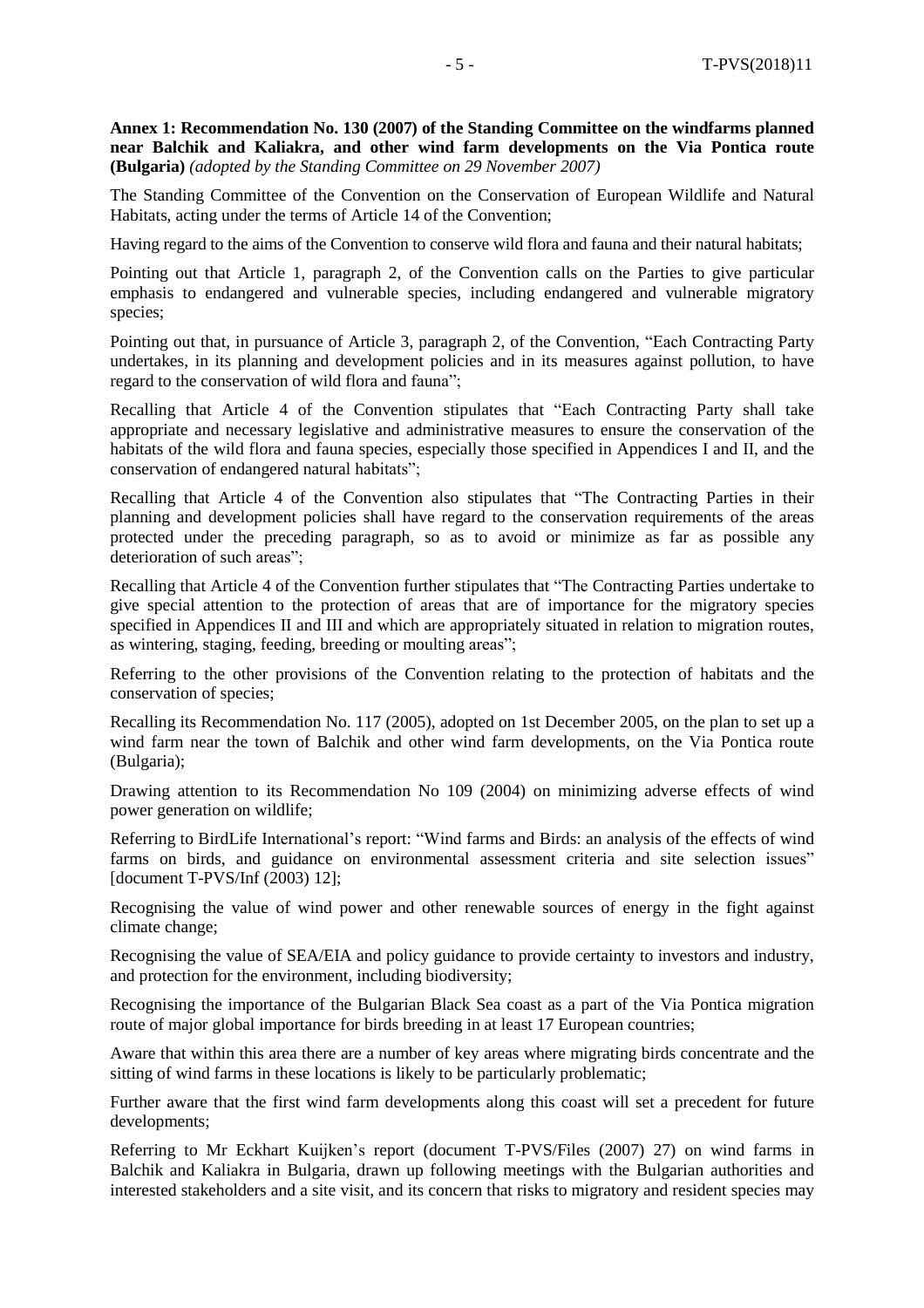be significant, especially given the ecological importance of Via Pontica as an internationally recognised long-distance migration corridor;

Noting with concern that the report found that the decisions seem to have been based upon incomplete or partial information brought together in EIAs that minimise the likely effects of windfarms at the very core areas of mass migration, contrary to the results of more detailed ornithological monitoring during longer periods;

Further noting with concern its findings as to the significant ecological problems that development of windfarms at Balchik and Kaliakra is likely to cause, given the presence of precious steppe vegetation in most current and future windfarm locations, and the specific topography and landscape structure, including cliffs and bare steppe plateaus, suitable for migrating soaring birds;

Aware that information from NGOs and investors was available for consideration as part of the analysis of this case;

Emphasising the need, before any decision within the SEA and EIA processes in taken, to carry out sufficiently thorough and detailed studies to inform the selection of wind farm sites;

Considering that the sites in Balchik and Kaliakra are important for the implementation of the Natura 2000/Emerald Networks;

Recommends the Bulgarian Government to:

1. review relevant decisions, at the local, regional and national level, concerning wind energy plants and ensure that new plants are not built in the region unless Environmental Impact Assessment (EIA) prove they do not have a substantial negative effect on the biological diversity protected under the Convention - EIA reports should be more precise and scientifically sound than those already presented and should formulate independent peer reviewed conclusions;

2. fully reconsider the development of approved windfarms projects in the Balchik and Kaliakra region situated within or nearby sites designated as important bird areas and special areas of conservation;

3. investigate the possibility of relocating the windfarm projects already under construction as well as the single turbines (whose building is possible without EIA) in order to restore the integrity of sites to be considered as Natura 2000 sites, IBAs, or under other protection status;

4. select alternative locations for future and not yet operating turbines based on appropriate data (including long-term monitoring of biodiversity) and assessments (e.g. using multicriteria-analysis); key bird areas, potential SPAs, IBAs, intensive bird migration corridors and sites regularly used by large flocks of roosting species such as storks and wintering geese must be avoided from windfarm development;

5. assess the impact of the current operating turbines;

6. conduct an Strategic Environmental Assessment (SEA) of Bulgaria's wind energy programme, taking into account possible conflicts of wind energy production within the most intensive bird movements areas, in particular along the Black Sea coast;

7. establish a strict moratorium on further turbines and windfarm projects in the coastal areas of Bulgaria until EIA and SEA reports mentioned in paragraphs 1 and 6 are completed;

8. respect the need to focus on the avoidance of the impacts coming from outside having negative effects on areas of recognised conservation importance;

9. take into account the following guidance to improve EIAs for future and not yet operating turbines, including in accordance with "Regulation about the conditions and the order for accomplishment of assessment for compatibility of plans, projects, programmes and investment intentions with the subject and the aims of the conservation of protected zones":

 $\triangleright$  further research and monitor birds, bats, other fauna, vegetations and key landscape-ecological structures and processes influencing biodiversity; to this end long-term monitoring of flora and